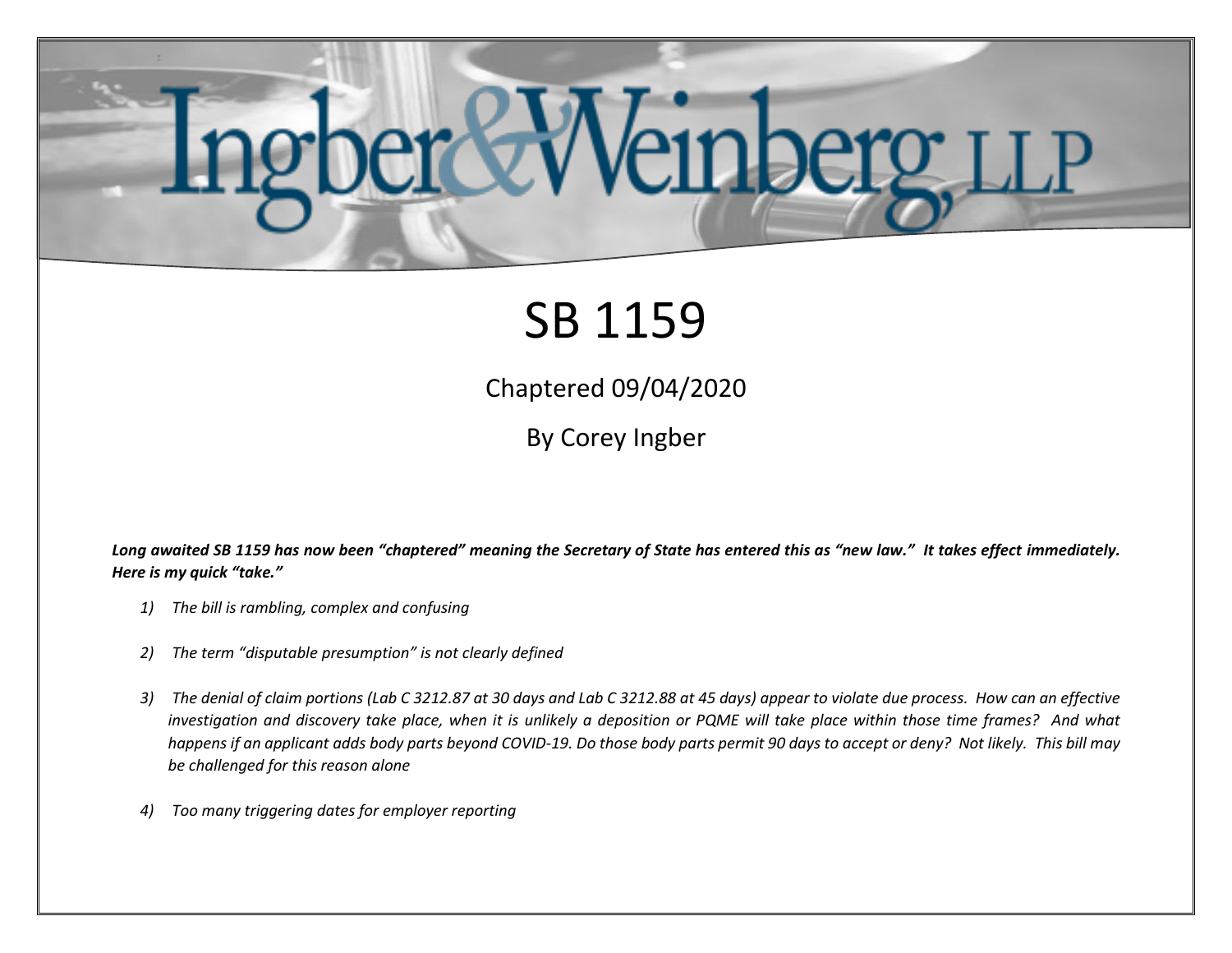- *5) Lab C 3212.87 and 3212.88 both trigger the presumption by testing alone without a diagnosis. So how do you get to "injury" with at COVID-19 diagnosis. And, how does the defense get to a PQME or even a consult, before the running of the 45-day period*
- *6) A good practice tip is to assume that any COVID-19 case made either between 03/19/2020 to 07/05/2020 and 07/06/2020 to 09/03/2020 and all periods following 09/04/2020 will all be considered presumptively compensable unless you get good information for the employer as to the testing. The slightly different provisions for periods of 07/06/2020 to 09/03/2020 and post 09/04/2020 are really confusing and will cause confusion*
- *7) I recommend setting up a good liaison with employers, in order to get the required information flow, in the event you are dealing with a potential outbreak scenario*

## **LABOR CODE SUMMARY OF NEW LAW TIME FRAMES AND DATES**

| <b>New</b> | Commission on Health and Safety and Workers' Compensation (CHSWC) to prepare   Initial report: 12/31/2021 |                          |  |
|------------|-----------------------------------------------------------------------------------------------------------|--------------------------|--|
| 77.8       | study on COVID-19 impacts on claims across all benefits and differences in the impact                     |                          |  |
|            | across occupational groups                                                                                | Final report: 04/30/2022 |  |
|            |                                                                                                           |                          |  |

| <b>New</b> | This is the formal adoption of the Governors EO N-62-20      |            |
|------------|--------------------------------------------------------------|------------|
| 3212.86    | It takes effect immediately                                  |            |
|            | It applies to all pending matters                            |            |
|            | Automatically repealed                                       | 01/01/2023 |
|            | Place of employment does not include employee's residence    |            |
| (b)        | Injury now includes illness or death resulting from COVID-19 |            |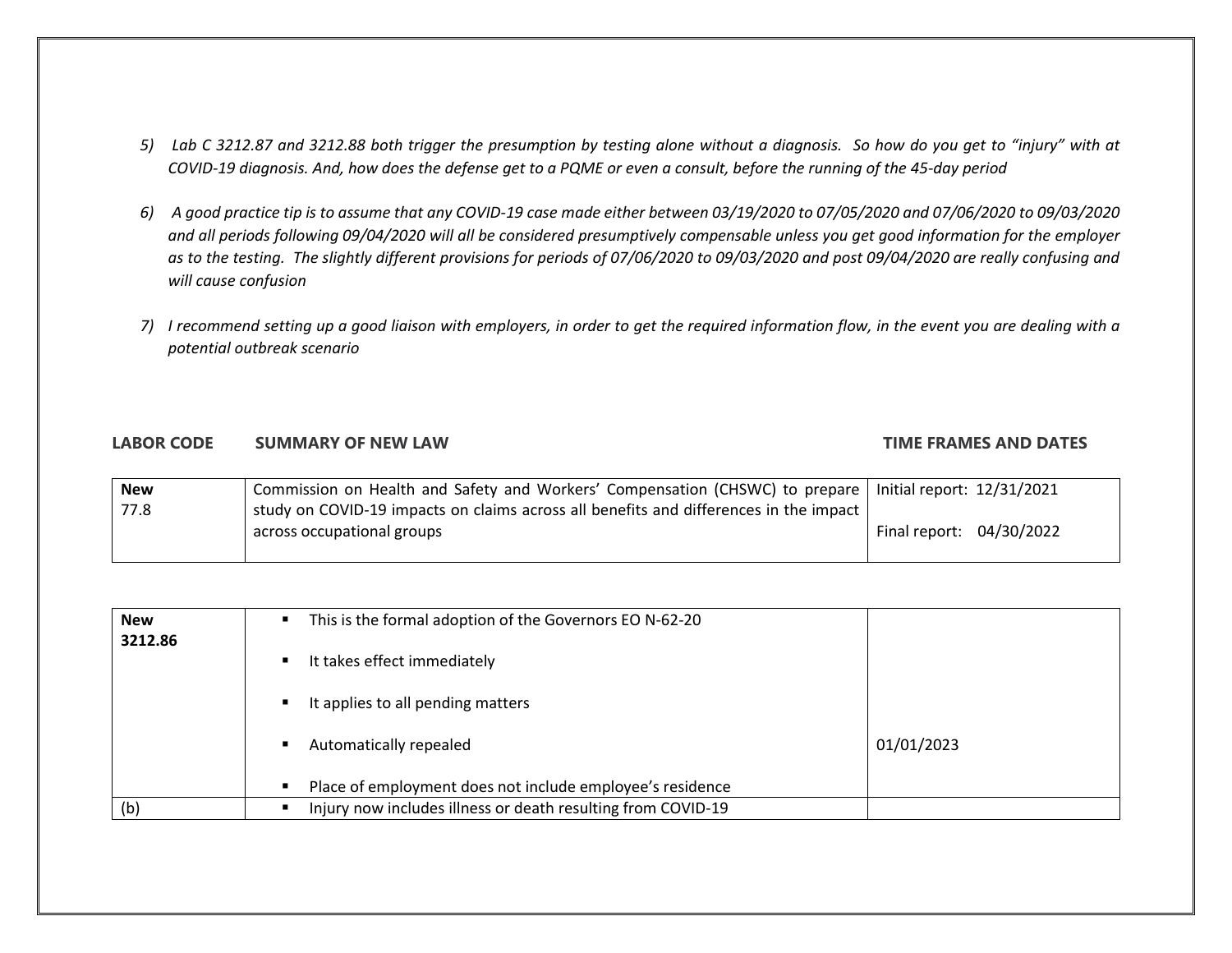| COVID-19 Injury                 | If two conditions are met: (1) employee tests positive for or was diagnosed with<br>COVID-19 within 14 day-s after a day employee performed labor or services at<br>the employee's place of employment at the employer's direction; and (2) The<br>referenced day was on or after 03/19/2020 and on or before 07/05/2020. Date<br>of injury is last date work or labor performed at employee's place of<br>employment at employer's direction                                                                                                                                                                                                                                                  | 14 days<br>03/19/2020-07/05/2020                                                            |
|---------------------------------|------------------------------------------------------------------------------------------------------------------------------------------------------------------------------------------------------------------------------------------------------------------------------------------------------------------------------------------------------------------------------------------------------------------------------------------------------------------------------------------------------------------------------------------------------------------------------------------------------------------------------------------------------------------------------------------------|---------------------------------------------------------------------------------------------|
|                                 | Diagnosis done by MD, DO or state licensed physician assistant or nurse<br>practitioner                                                                                                                                                                                                                                                                                                                                                                                                                                                                                                                                                                                                        |                                                                                             |
|                                 | Diagnosis must be confirmed by testing within 30 days of diagnosis                                                                                                                                                                                                                                                                                                                                                                                                                                                                                                                                                                                                                             | 30 days                                                                                     |
| [c]<br>Sick Pay<br>TTD/4850     | Exhaustion of paid sick leave prior to TTD or 4850<br>$\blacksquare$<br>If no paid sick leave, TTD/4850 starts with no waiting period                                                                                                                                                                                                                                                                                                                                                                                                                                                                                                                                                          |                                                                                             |
|                                 | Diagnosis/test on or after 05/06/2020: certified and re-certified                                                                                                                                                                                                                                                                                                                                                                                                                                                                                                                                                                                                                              | days from diagnosis; re-<br>15<br>certified every 15 days for first 45                      |
|                                 | Diagnostic/test before 05/06/2020<br>٠                                                                                                                                                                                                                                                                                                                                                                                                                                                                                                                                                                                                                                                         | days                                                                                        |
|                                 | TD must be certified by MD or pre-designated physician <sup>i</sup>                                                                                                                                                                                                                                                                                                                                                                                                                                                                                                                                                                                                                            | Certification<br>than<br>no<br>later<br>05/21/2020; re-certify every 15<br>days for 45 days |
| (e)<br>Presumption of<br>Injury | The injury presumption is entitled "disputable." This presents an ambiguity. Is<br>$\blacksquare$<br>this a presumption affecting the burden of proof or a presumption simply<br>requiring the presentation of any rebuttable evidence? A burden of proof<br>presumption requires defendant to essentially disprove the presumed injury with<br>sufficient proof. The other presumption would only require defendant to<br>produce some rebuttal evidence. We don't know which one, but a good practice<br>tip is to presume this is a rebuttable presumption affecting the burden of proof,<br>so the defense is likely required to carry the burden to overcome the<br>presumption of injury |                                                                                             |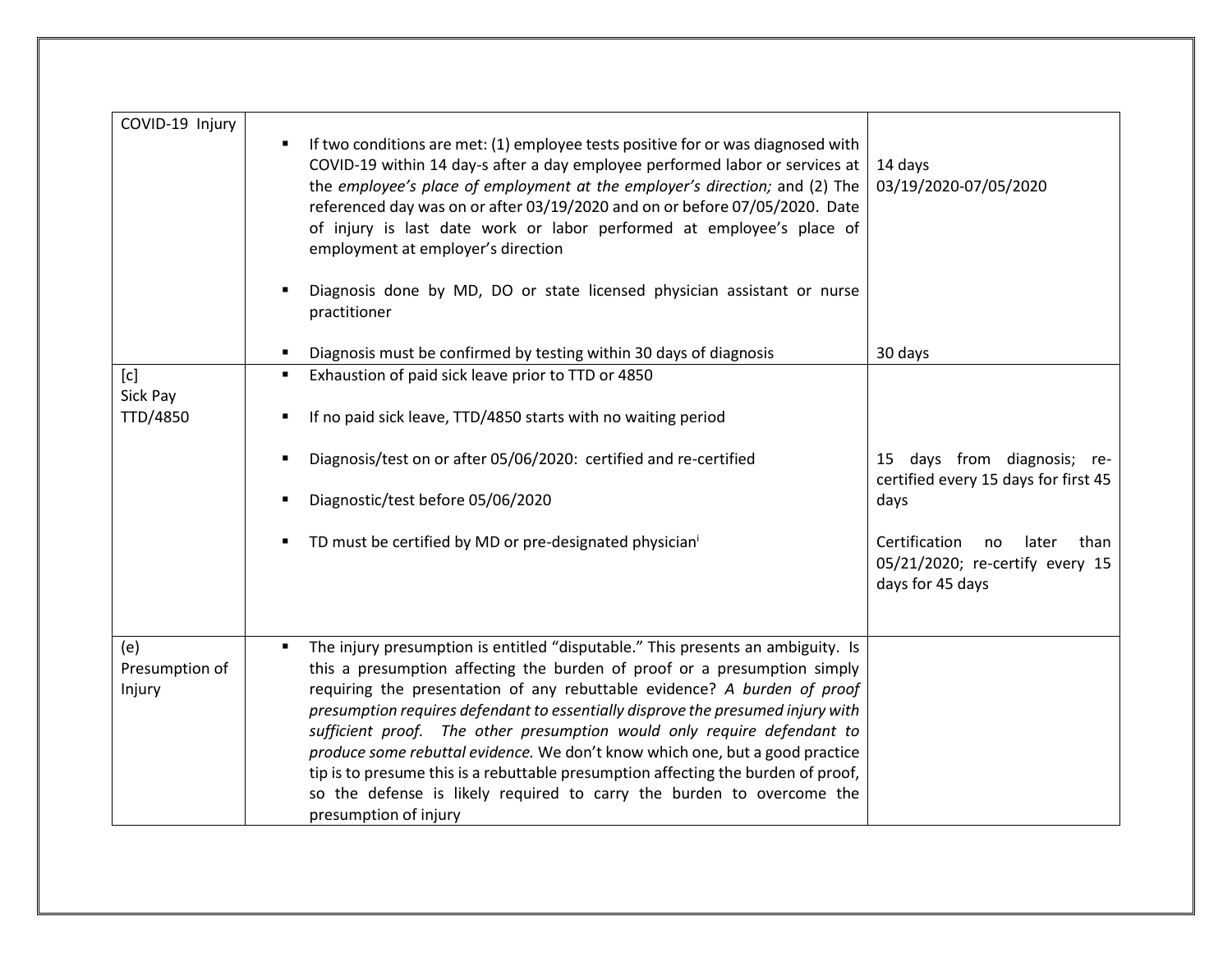| (f)             | Claim must be accepted or rejected within 30 days or the claim becomes   90 shrinks to 30 days |  |
|-----------------|------------------------------------------------------------------------------------------------|--|
| Denial of Claim | presumptively compensable. Here, we know that this presumption is one which $\parallel$        |  |
|                 | affects the burden of proof i                                                                  |  |

| <b>New</b><br>3212.87<br>Presumption of<br>COVID-19 injury<br>across classes of<br>employees | It takes effect immediately<br>Applies for dates on or after: 07/06/2020<br>Automatically repealed:<br>п.<br>Place of employment does not include employee's residence<br>٠                                                                                                                                                                                                                                                                                           | On or after 07/06/2020<br>01/01/2023 |
|----------------------------------------------------------------------------------------------|-----------------------------------------------------------------------------------------------------------------------------------------------------------------------------------------------------------------------------------------------------------------------------------------------------------------------------------------------------------------------------------------------------------------------------------------------------------------------|--------------------------------------|
| (a)<br>Covered<br>Employees                                                                  | This section applies to the following employees:<br>Active Firefighters, including paid, partly paid or volunteers<br>٠<br>Fire Department of a city, county or municipal corporation<br>٠<br>UC and Cal State fire depts<br>٠<br>Dept of Forestry and Fire Protection<br>٠<br>County forestry or firefighting unit<br>Firefighters serving Dept. of Defense<br>٠<br><b>NASA</b><br>٠<br>Firefighters providing service to commercial airports<br>Peace Officers<br>٠ |                                      |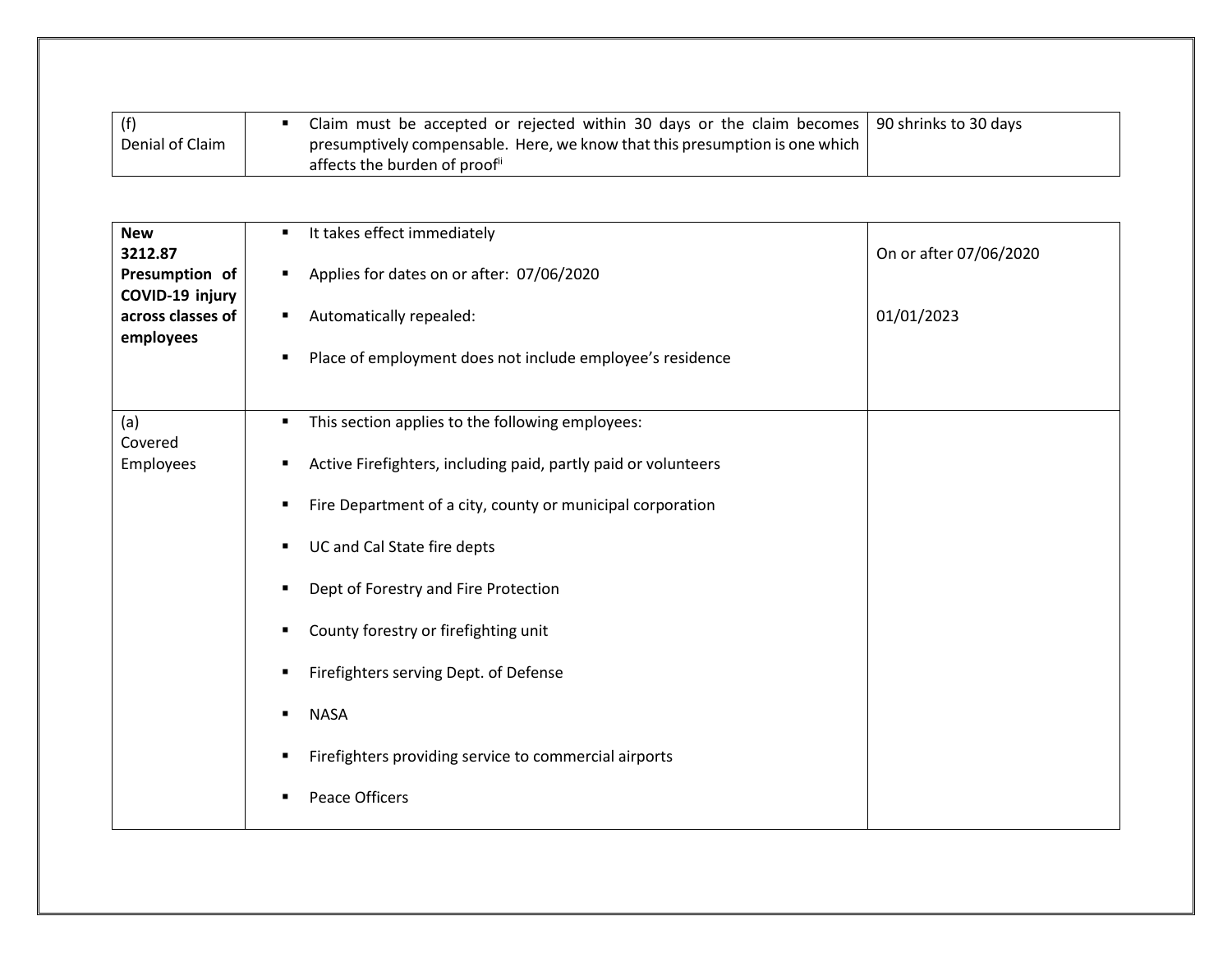|               | Fire and Rescue                                                                                                                                                                               |                                                                                 |
|---------------|-----------------------------------------------------------------------------------------------------------------------------------------------------------------------------------------------|---------------------------------------------------------------------------------|
|               | <b>Fire and Rescue Coordinators</b>                                                                                                                                                           |                                                                                 |
|               | Health Facilities: Employee providing direct patient care<br>٠                                                                                                                                |                                                                                 |
|               | Health Facilities: Custodial employee in contact with a COVID-19 patient<br>$\blacksquare$                                                                                                    |                                                                                 |
|               | Health Facilities: all other employees: presumption shall not apply if employer<br>can establish employee did not have contact with a health care facility patient<br>within the last 14 days | 14 days                                                                         |
|               | <b>Registered Nurse</b>                                                                                                                                                                       |                                                                                 |
|               | <b>Emergency Tech I and II</b>                                                                                                                                                                |                                                                                 |
|               | <b>EMT</b>                                                                                                                                                                                    |                                                                                 |
|               | Paramedic                                                                                                                                                                                     |                                                                                 |
|               | Employee: provides direct patient care for a home health agency<br>$\blacksquare$                                                                                                             |                                                                                 |
|               | Provider of in-home supportive services when they provide the services outside<br>their own home or residence                                                                                 |                                                                                 |
| (b)<br>Injury | Injury means testing positive for COVID-19 within 14 days after a day employee<br>performed labor or services at the employee's place of employment at the<br>direction of employer           | 14 days<br>This section also extends injury to<br>14 days following termination |
|               | Date of injury is last date employee performed labor or services<br>٠                                                                                                                         |                                                                                 |
|               | Diagnosis of COVID-19 not required                                                                                                                                                            |                                                                                 |
| (d)           | Exhaustion of paid sick leave prior to TTD or 4850<br>$\blacksquare$                                                                                                                          |                                                                                 |
|               |                                                                                                                                                                                               |                                                                                 |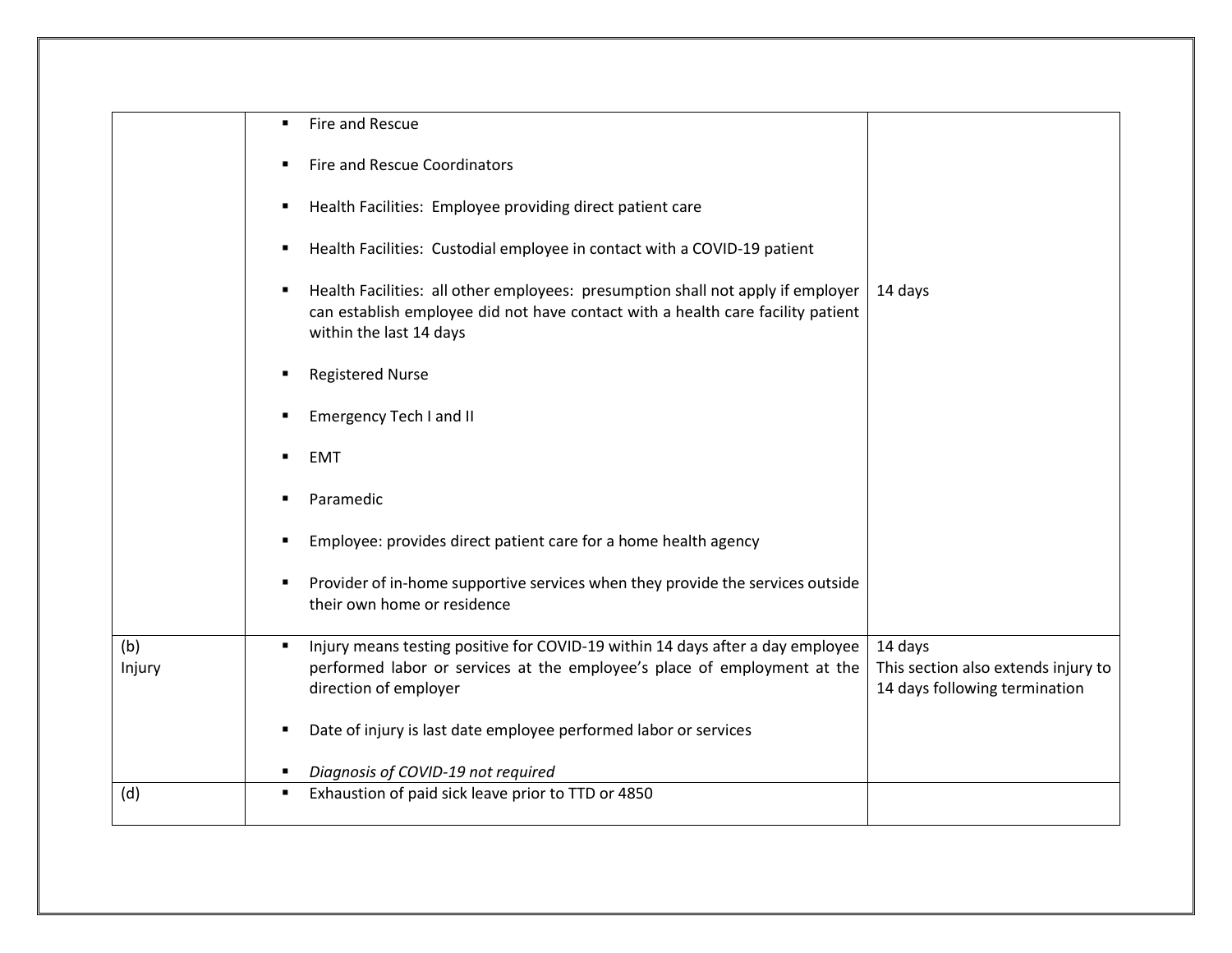| Sick pay<br>TTD/44850           | If no paid sick leave, TTD/4850 starts with no waiting period                                                                                                                                                                                                                                                                                                                                                                                                                                          |                          |
|---------------------------------|--------------------------------------------------------------------------------------------------------------------------------------------------------------------------------------------------------------------------------------------------------------------------------------------------------------------------------------------------------------------------------------------------------------------------------------------------------------------------------------------------------|--------------------------|
| (e)<br>Presumption of<br>injury | Presumption of injury<br>Disputable (rebuttable)                                                                                                                                                                                                                                                                                                                                                                                                                                                       |                          |
| (f)<br>Denial of claim          | Claim must be accepted or rejected within 30 days or the claim becomes<br>presumptively compensable. Here, we know that this presumption is one which<br>affects the burden of proofili                                                                                                                                                                                                                                                                                                                | 30 days to accept/reject |
| (h)<br>Applies                  | To all pending matters                                                                                                                                                                                                                                                                                                                                                                                                                                                                                 |                          |
| (i)<br>Type of Testing          | Testing triggers the presumption: The test is Polymerase Chain Reaction (PCR), <sup>iv</sup><br>which measures pieces of the viral DNA in the nose and throat, using a<br>nasopharyngeal swamp, drawing mucus from the back of the nasal cavity where<br>it meets the throat. These tests the presence of the active virus. The other type,<br>Serologic testing is a blood test to detect the presence of anti-bodies. This is not<br>to be utilized and presumably shall not trigger the presumption |                          |

| <b>New</b>            | Covers employees: who were not included in Lab C 3212.87. Injury defined as<br>٠ | On or after 07/06/2020 |
|-----------------------|----------------------------------------------------------------------------------|------------------------|
| 3212.88               | those employees, who test positive for COVID-19, within 14 days after a day      |                        |
| $(a)$ $(b)$           | employee performed labor or services at the employer's direction, during an      | 14 days                |
| <b>Presumption of</b> | outbreak at the employee's specific place of employment                          |                        |
| COVID-19 injury       |                                                                                  |                        |
| for employees         | Applies to employers with 5 or more employees                                    | 5 or more employees    |
| not covered           |                                                                                  |                        |
| under 3212.87         | Services or labor must have been at the employee's place of employment and       |                        |
|                       | at employer's direction, prior to the positive test                              |                        |
|                       |                                                                                  |                        |
|                       | Date of injury is last date of performed labor or services prior to the test     |                        |
|                       |                                                                                  |                        |
|                       | Will be repealed as of:                                                          | 01/01/2023             |
|                       |                                                                                  |                        |
|                       |                                                                                  |                        |
| (d)                   | Exhaustion of paid sick leave and Education Code benefits, prior to TTD/4850     |                        |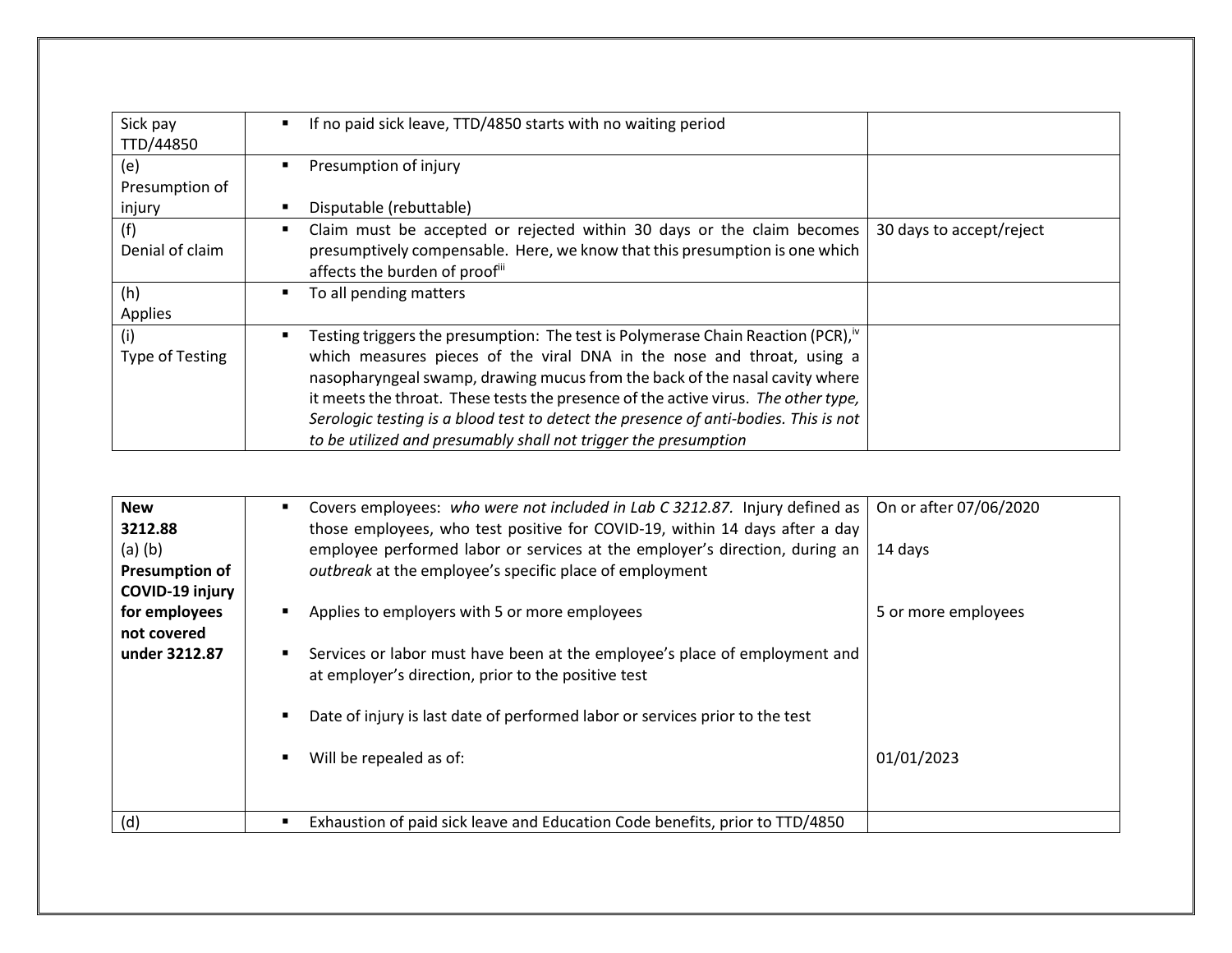| Sick Leave<br>ED Code<br>4850<br><b>TTD</b> | If no paid sick leave, TTD/4850 starts at time of disability with no waiting period<br>٠                                                                                                                                                                                  |                                  |
|---------------------------------------------|---------------------------------------------------------------------------------------------------------------------------------------------------------------------------------------------------------------------------------------------------------------------------|----------------------------------|
| (e)                                         | Disputable (rebuttable) presumption<br>٠                                                                                                                                                                                                                                  |                                  |
| Presumption of                              |                                                                                                                                                                                                                                                                           |                                  |
| injury Rebuttal                             | Extended 14 days following termination following last day worked in specified<br>٠<br>capacity                                                                                                                                                                            | Extends 14 days post-termination |
|                                             | Rebuttal evidence may include but not limited to evidence of measures in place                                                                                                                                                                                            |                                  |
|                                             | to reduce potential transmission of COVID-19 in workplace and evidence of an                                                                                                                                                                                              |                                  |
|                                             | employee's non-occupational risks (how can this be done in 45 days?)                                                                                                                                                                                                      |                                  |
| (f)                                         | Claim must be accepted or rejected within 45 days or the claim becomes<br>$\blacksquare$                                                                                                                                                                                  | 45 days                          |
| Denial of claim                             | presumptively compensable                                                                                                                                                                                                                                                 |                                  |
| (h)                                         | Applies to all pending matters<br>٠                                                                                                                                                                                                                                       |                                  |
| (i)<br>(k)                                  | EMPLOYER REPORT TO CLAIMS AD: 09/04/2020: Employer must report by e-<br>٠                                                                                                                                                                                                 | Within 3 business days           |
| New Employer<br><b>Duties</b>               | mail or fax to its Claims Administrator an employee testing positive for COVID-<br>19 when they knew or should have known (This represents the period of                                                                                                                  | Notice as of 09/04/2020          |
|                                             | 09/04/2020 and after)                                                                                                                                                                                                                                                     |                                  |
|                                             | EMPLOYER REPORT TO CLAIMS AD: between 07/06/2020 and 09/04/2020:<br>report in writing, fax or e-mail, all the data required in this section. Reporting<br>information expands to include highest number of employees who reported to<br>each specific place of employment | Report within 30 business days   |
|                                             | No personal information to be forthcoming, unless employee is asserting the<br>infection is work related or a claim has been filed                                                                                                                                        |                                  |
|                                             | Report includes highest number of employees who reported to work in the 45<br>days proceeding the last day the employee worked                                                                                                                                            | Highest number in prior 45 days  |
| (1)                                         | Failing to submit information or submitting false information may lead to a civil                                                                                                                                                                                         | \$10,000                         |
| False                                       | fine from Labor Commissioner up to \$10,000                                                                                                                                                                                                                               |                                  |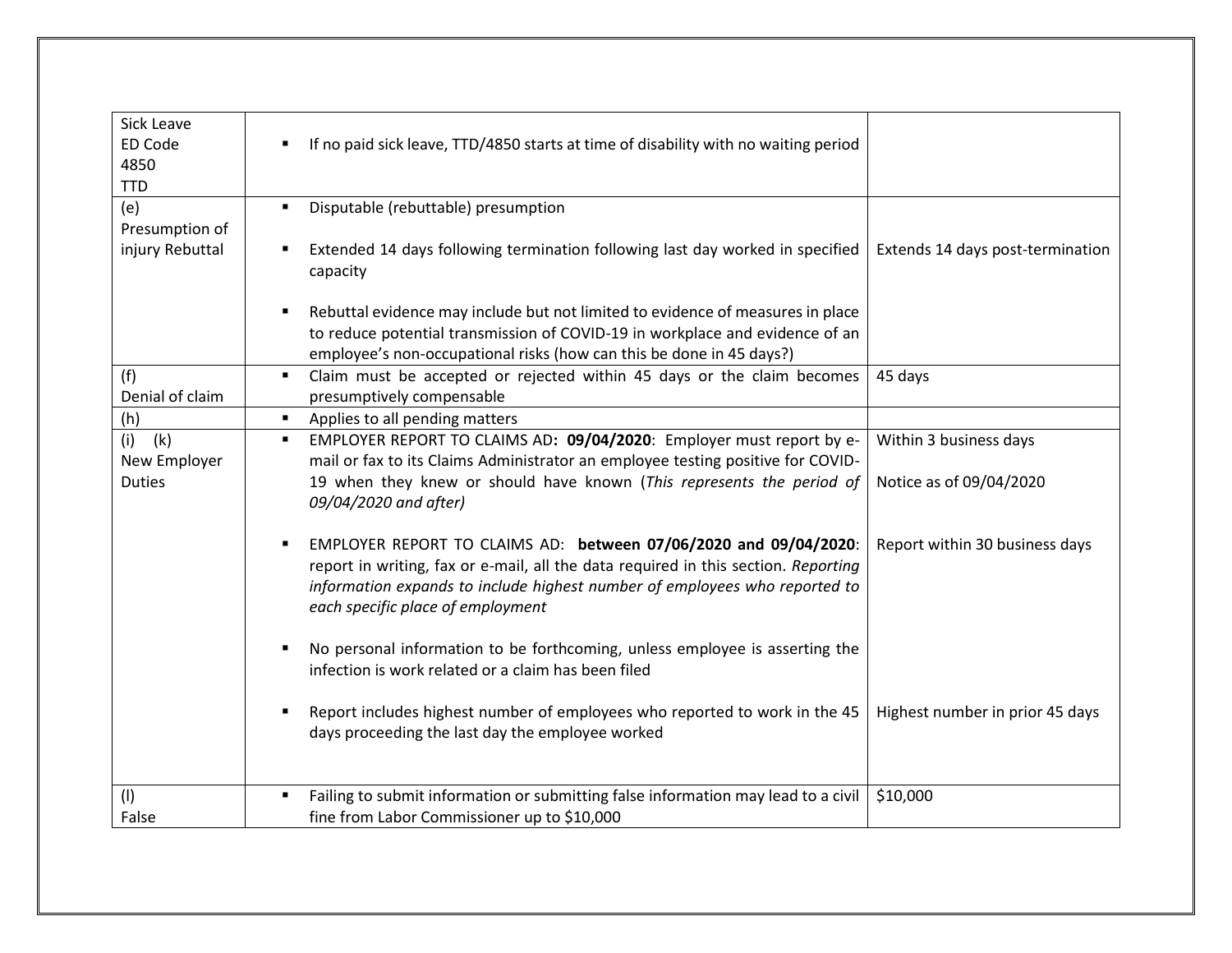| Misleading info.                         | Fine subject first to a citation and due process                                                                                                                                                                                                                                                                                | 15 business days to contest |
|------------------------------------------|---------------------------------------------------------------------------------------------------------------------------------------------------------------------------------------------------------------------------------------------------------------------------------------------------------------------------------|-----------------------------|
|                                          | Informal hearing held within 30 days                                                                                                                                                                                                                                                                                            | 30 days                     |
|                                          | Citation can be dismissed, affirmed or modified by order. Notice to be served                                                                                                                                                                                                                                                   | 15 days following hearing   |
|                                          | Sums are due and payable after notice and findings                                                                                                                                                                                                                                                                              | 45 days                     |
|                                          | Commissioner's final decision can be taken up by Writ of Mandate<br>٠                                                                                                                                                                                                                                                           | 45 days                     |
|                                          | Employer can choose not to contest and simply send in amount of fine                                                                                                                                                                                                                                                            | 15 days                     |
|                                          | Note: The time frames for reporting to the Claims AD are triggered by actual<br>notice or constructive notice and then anchored to the date of the testing. This<br>will be very difficult to enforce because what is "should have known" and how<br>can it be determined? I doubt fines will be common since there are so many |                             |
|                                          | variables, unless the employer simply sends in false information                                                                                                                                                                                                                                                                |                             |
| (k)<br>Claims                            | Claims AD to determine whether an outbreak occurred, using numbers from (i)<br>$\blacksquare$                                                                                                                                                                                                                                   |                             |
| Administrator to<br>determine<br>whether | Claims AD to determine whether outbreak occurred from 07/06/2020 to<br>09/04/2020 for purposes of applying presumption                                                                                                                                                                                                          |                             |
| outbreak has                             | 07/06/2020 - 09/03/2020<br>09/04/2020 -                                                                                                                                                                                                                                                                                         |                             |
| occurred                                 | Claim not part of outbreak if<br>Claims AD gets report within 3 days as                                                                                                                                                                                                                                                         |                             |
|                                          | occurring during continuous 14-day<br>to highest number of employees                                                                                                                                                                                                                                                            |                             |
|                                          | period where requisite number of<br>reporting to work. Claims AD to use                                                                                                                                                                                                                                                         |                             |
|                                          | tests not met (Claims AD to be<br>data from (i) to determine outbreak                                                                                                                                                                                                                                                           |                             |
|                                          | notified within 30 business days)<br>for claims administrative purposes                                                                                                                                                                                                                                                         |                             |
| (1)                                      | Claim not part of outbreak if occurs during a continuous 14-day period where                                                                                                                                                                                                                                                    | 14 days                     |
| No outbreak                              | the requisite number of positive tests under (4) may not have been met                                                                                                                                                                                                                                                          |                             |
|                                          |                                                                                                                                                                                                                                                                                                                                 | 4 employees                 |
|                                          |                                                                                                                                                                                                                                                                                                                                 | 4%                          |